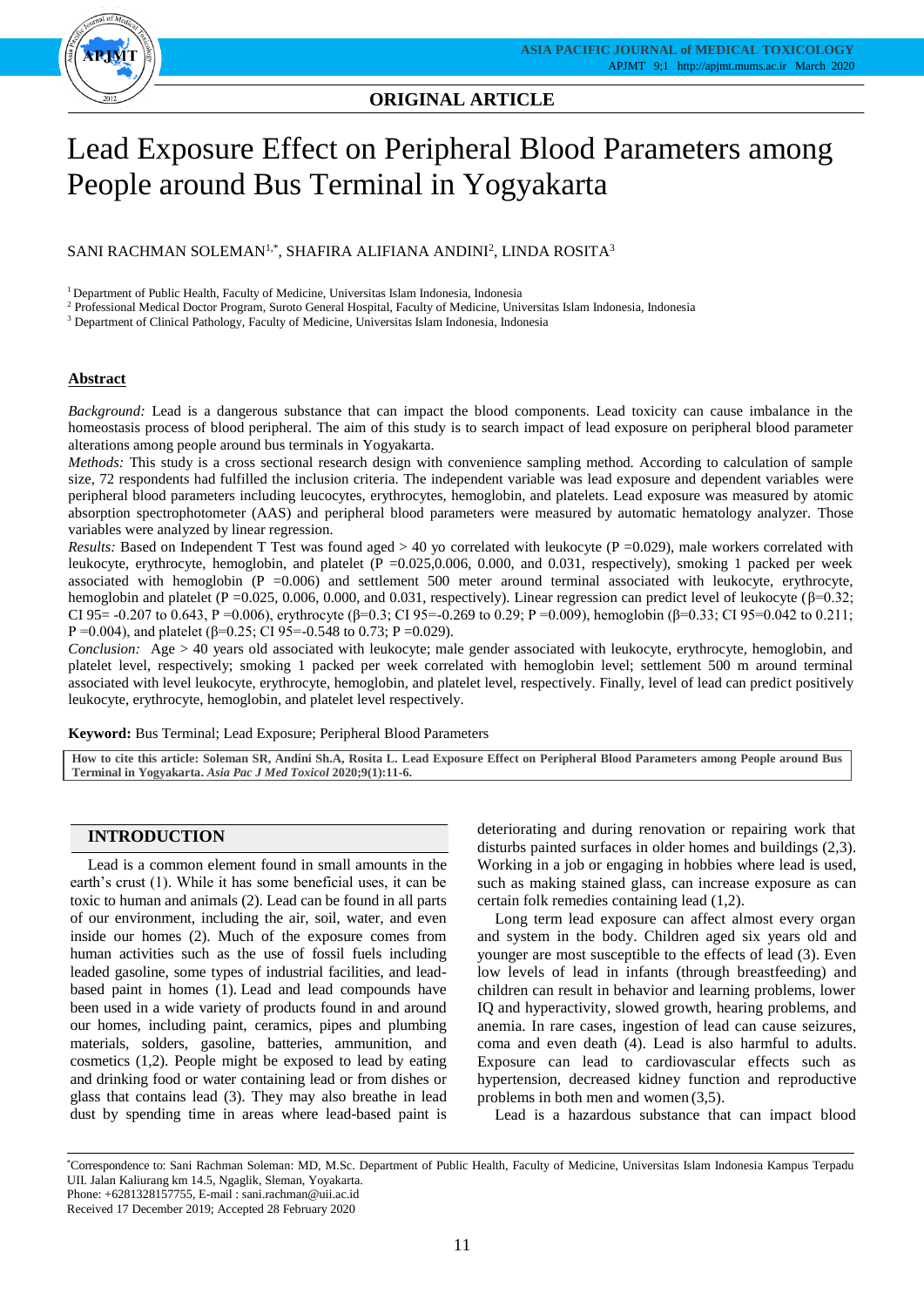components like hemoglobin, erythrocytes, leukocytes, and platelets. Lead toxicity can imbalance the homeostasis of blood circulation because of these effects. Lead inhibits the body's ability to make hemoglobin by interfering with several enzymatic steps in the heme synthesis pathway (6). Specifically, it decreases heme bio-synthesis by inhibiting daminolevulinic acid dehydratase (ALAD) and ferrochelatase (FECH) activity (6). Lead affects sblood coagulation actions through endothelial tissue injury, reduced nitric oxide, tissue plasminogen activator and an increased production of plasminogen activator inhibitor-1.20 (7). Lead affects leukocytes through initiating the inflammation process. A previous study indicated that inhaled lead acetate can increase total leukocyte percentage of eosinophil, neutrophil and basophil in broncho-alveolar lavage as well as IL-4 (8). The impact of biochemical and enzyme changes (and their possible sequelae) that may exist at lower blood lead levels remains unclear (8).

This study is very important to disclosing the mechanism of lead exposure on peripheral blood parameters. An animal model showed that long-term exposure can cause organ damage as well. Few studies state precisely the mechanism of lead exposure on the hematologic system, particularly leukocytes. The aim of this study is to search for correlations between lead exposure and health effects in people around bus terminals in Yogyakarta city. The results can help with providing information and recommendations to control lead exposure in the environment, particularly through public transportation.

#### **METHODS**

This study is a cross sectional research design with convenience sampling as a method to collect the samples. Prior to calculating sample size, it should be determined sample formula with continuous data such as  $Z\alpha = 1.96$ ;  $Z\beta =$ 0.84;  $\sigma^2$  and  $\mu_1$ - $\mu_2$  value. According to calculation of sample size, 72 respondents had fulfilled the inclusion criteria such as: agree to be respondents, age > 18 years old, and staying or working nearby bus terminal for more than one year. The exclusion criteria were being a bus passenger, mobile workers, and young workers < 18 years old.

The variables divided into two, independent variable is lead exposure and dependent variables are peripheral blood parameters including leucocyte, erythrocyte, hemoglobin, and platelet. Lead was measured by atomic absorption spectrophotometer (AAS) and peripheral blood parameters was measured by automatic hematology analyzer. Prior to analysis with regression model, Kolmogorov smirnov test was conducted to search normality data (p>0.05). Independent T Test was performed to search association of baseline characteristic with those variables. Linear regression provided significance p<0.05, coefficient (r), beta coefficient, standard error, and  $\mathbb{R}^2$ . Due to several confounding can be identified, those variables were analyzed by linear regression using SPSS version 23 (IBM, Chicago, Illinois, USA).

Before collecting data, a preliminary study was piloted to observe research location, variables, and respondent characteristics. Those data were collected using questionnaires consisting of demographic data and possibility

of comorbid diseases. Informed consent was obtained at the location. We began with introducing the research team, explaining the aim of the study and the study procedures, including how to take blood sample, risks related to the procedures and how to control these risks, and also compensation for the respondents after taking data. In the last step, we asked for the respondents' agreement to be study participants by obtaining their signed informed consent that was witnessed by one family member. Ethical approval was received from the Faculty of Medicine, Universitas Islam Indonesia (Approval number 32/Ka. Kom.Et/70/KE/IV/2018).

## **RESULTS**

The demographic characteristics of the subjects was presented in Table 1. The most important of baseline characteristics of the respondents was aged more than 40 years old (68.1%), smoking subjects (66.6%), bus terminal workers (56.9%), length of work more than 8 years (66.6%), and all of the blood peripheral parameters within normal limits.

**Table 1.** Baseline characteristic of respondents

|                                     | Variables                     | n  | $\frac{0}{0}$ |  |  |
|-------------------------------------|-------------------------------|----|---------------|--|--|
| Age                                 |                               |    |               |  |  |
| a.                                  | $\leq 40$ y                   | 23 | 31.9          |  |  |
| $\mathbf{b}$ .                      | >40 y                         | 49 | 68.1          |  |  |
| Gender                              |                               |    |               |  |  |
| a.                                  | Male                          | 51 | 70.8          |  |  |
| b.                                  | Female                        | 21 | 29.2          |  |  |
| Smoking                             |                               |    |               |  |  |
| a.                                  | Yes                           | 48 | 66.6          |  |  |
| $b$                                 | N <sub>0</sub>                | 24 | 33.4          |  |  |
| Personal protective equipment (PPE) |                               |    |               |  |  |
| a.                                  | Yes                           | 10 | 13.9          |  |  |
| b.                                  | No                            | 62 | 86.1          |  |  |
| Education                           |                               |    |               |  |  |
| a.                                  | Low                           | 36 | 50            |  |  |
| $b$ .                               | High                          | 36 | 50            |  |  |
| Occupation                          |                               |    |               |  |  |
|                                     | <b>Terminal</b> workers<br>a. | 41 | 56.9          |  |  |
|                                     | Nonterminal workers<br>b.     | 31 | 43.1          |  |  |
| Length of works                     |                               |    |               |  |  |
| a.                                  | $< 8$ years                   | 24 | 33.3          |  |  |
| b.                                  | $\geq$ 8 years                | 48 | 66.6          |  |  |
| Settlement                          |                               |    |               |  |  |
| a.                                  | Around terminal               | 18 | 25            |  |  |
| b.                                  | Not around terminal           | 54 | 75            |  |  |
| Comorbid disease                    |                               |    |               |  |  |
| a.                                  | Yes                           | 33 | 45.8          |  |  |
| b.                                  | N <sub>o</sub>                | 39 | 54.2          |  |  |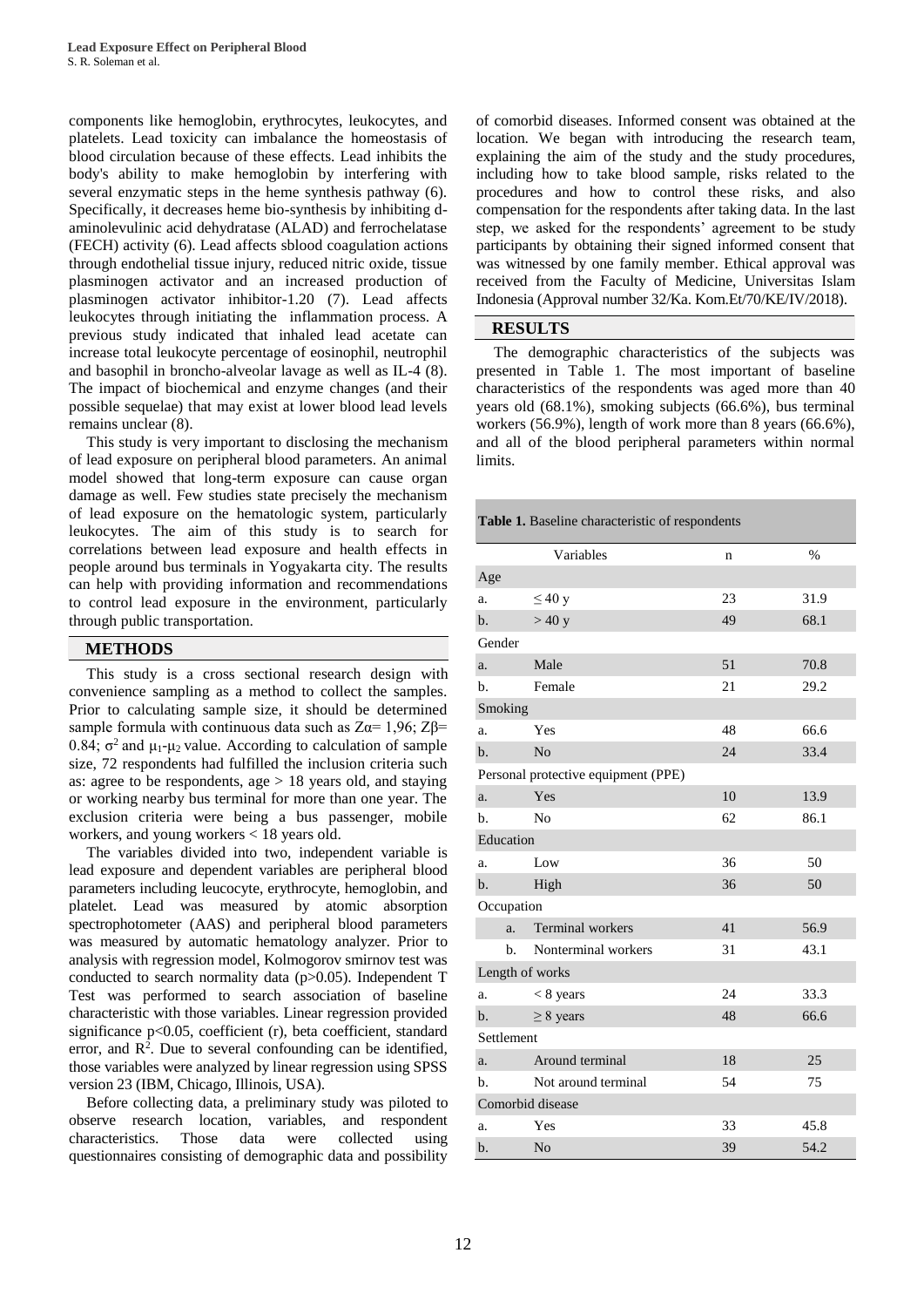| <b>Table 1. Continued.</b> |                     |
|----------------------------|---------------------|
| Variables                  | $Mean+SD$           |
| Leukocyte                  | $9356.9 \pm 3808.5$ |
| Erythrocyte                | 5062777.7±526105    |
| Hemoglobin                 | $14.5 + 1.7$        |
| Platelet                   | 257444.4+63257.5    |
| Lead                       | $0.78 + 0.68$       |

PPE was wearing mask every day. Smoking had 1 packed/week. Education had graduated from senior high school was high. Terminal workers who stay in terminal. Settlement around terminal was 500 meters from terminal.

The association of peripheral blood parameters with baseline characteristics was showed in Table 2. It was elaborated age > 40 yo significant correlated with level of leukocytes (P =0.029). Male respondents associated with level of leukocytes (P = 0.025), erythrocytes (P = 0.006), hemoglobin (P = 0.00), and platelet level (P = 0.031). Smoking behavior 1 packed per week correlated with level of hemoglobin (P =  $0.006$ ), while settlement around 500 meter from terminal associated with level of erythrocytes (P  $=0.006$ ), leukocytes (P  $=0.025$ ), hemoglobin (P  $=0.00$ ), and platelet  $(P = 0.006)$ . Finally, to predict lead level with peripheral blood parameters was presented in Table 3. According to Table 3 was found lead level can predict level of leukocyte (P = 0.006), erythrocyte (P = 0.009), hemoglobin (P =  $0.004$ ), platelet (P =  $0.029$ )

### **DISCUSSION**

Age, gender, smoking behavior and settlement around the terminal were associated with several complete blood count (CBC) parameters. Age was associated with level of white blood cells (WBC), particularly in elderly (9). The study showed that elderly people  $> 65$  yo were vulnerable to getting infection due to weaker immune systems. In our study, aged > 40 yo had mean level of WBC almost reaching upper limit of WBC level around 11.000 mg/dL that could be associated with the result study. Gender status was correlated with level of hemoglobin level, red blood cell (RBC), WBC and platelet level particularly in female workers (1). Females have a regular menstrual cycle that potentially decreases hemoglobin and RBCs, but in our study we did not ask about menstrual cycle in the questionnaire. Unfortunately, frequency of female respondents were 29.2 %, which cannot be generalized to the overall population. This finding seems interesting enough to conduct further study about it. Including level of WBC, several studies claimed prevalence of infection is more common among females than males, despite risk factors among them being multi factorial such as susceptibility, agent exposure and immune systems (10). In our study, we did not assess external factors in the subjects due to limit of resources.

Smoking was correlated with level of hemoglobin and leukocyte in previous studies (11, 12). Cigarettes contains thousands of hazardous substances that potentially damage

molecule membranes of erythrocyte surfaces. Most respondents in our study were smokers (66.6%) with normal hemoglobin level. Length and frequency of smoking were questions in the questionnaire. Housing is an important aspect in lead level and inducing of peripheral blood parameters. In our study, we did not measure lead levels in the environment particularly 500 meter around the terminal that could be greater level than the outside of 500 meter of the terminal.

In our study, lead exposure was correlated with erythrocyte level among respondents, as shown in previous studies (3, 5, 6). The previous study showed lead toxicity on kidney function that was measured by glomerular filtration rate (GFR) and creatinine serum level (5). while in our study, we did not measure kidney function tests. Rather, we examined direct effect of lead on complete blood count (CBC) that found lead exposure affected level of red blood cell (RBC). In spite of the association being weak (0.3), mean of RBC and lead level in this study were normal range. We identified that there were confounding factors in this study, such as level of lead in air, food, and beverages, that were greater than in blood, however we did not measure these levels.

Lead has positively affected on hemoglobin level such previous study (13). The most common anemia reported is a microcytic hypochromic anemia. Our study claimed level of hemoglobin was in normal range, so we cannot identify the type of anemia. In addition, lead level was in normal range. We concluded there were other environmental factors that affected level of hemoglobin in our study.

The mechanism of lead induced erythrocyte changes is enzymatically process via heme production that inhibited by lead at basic dose 10 μg/dL (6). The most sensitive enzyme is delta-aminolevulinic acid dehydratase (13, 14). When the last enzyme in the pathway, ferrochelatase, is impaired, the precursor molecule protoporphyrin accumulates in the cells (15). Measurement of erythrocyte protoporphyrin levels in peripheral blood samples might be useful as clinical tool for following toxicity in patients with lead levels over 20 μg/dL (16). The hallmark of anemia in lead exposure is red blood cells with basophilic stippling, and ring sideroblasts on bone marrow (17). The mechanism of the ring sideroblasts is related to the accumulation of iron-laden mitochondria in the red blood cell precursors due to the inhibition of ferrochelatase by lead (13).

According to our study, lead has a positive correlation with coagulation effects via the destruction of platelets, which is similar to the findings of a previous study (18). That study was conducted among battery workers company that shown increasing level of plateletcrit (PCT), MPV, PDW, platelet large cell ratio (P-LCR), and mean platelet mass (MPM) were not determined , (18) while in our study we found that mean platelet level was normal. The level of platelets was in the normal range, because lead level in blood was normal. There could be other, unstudied sources of lead in the environment that could be confounding. Lead affects blood coagulation actions through endothelial tissue injury, reduced nitric oxide, tissue plasminogen activator and an increased production of plasminogen activator inhibitor-1 (18).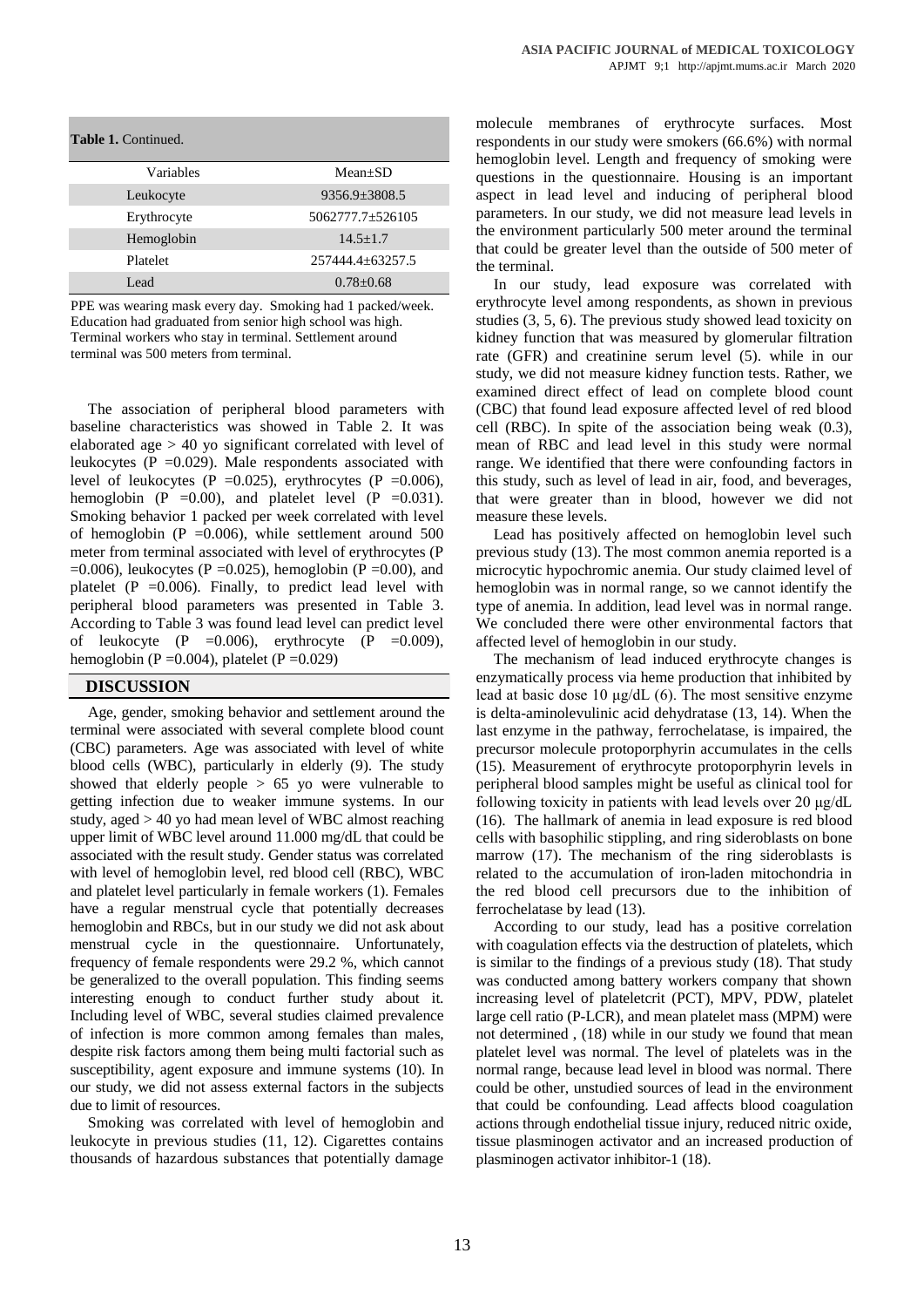|                | Table 2. Association of peripheral blood parameters with baseline characteristic |                                                       |              |                                           |          |                                                                                                                 |              |                                  |              |                                  |              |
|----------------|----------------------------------------------------------------------------------|-------------------------------------------------------|--------------|-------------------------------------------|----------|-----------------------------------------------------------------------------------------------------------------|--------------|----------------------------------|--------------|----------------------------------|--------------|
|                | Variables                                                                        | $\text{Lead}(\mu\text{g}/\text{dL})$<br>$Mean \pm SD$ | $\mathbf{p}$ | Leukocyte (µl)<br>$Mean \pm SD$           | ≏        | Erythrocyte (mil/µl)<br>Mean $\pm$ SD                                                                           | $\mathbf{p}$ | Hemoglobin(g/d)<br>$Mean \pm SD$ | $\mathbf{p}$ | $Mean \pm SD$<br>$Platedet (µl)$ | $\mathbf{p}$ |
| Age            |                                                                                  |                                                       |              |                                           |          |                                                                                                                 |              |                                  |              |                                  |              |
| $\vec{a}$      | $\leq 40$ yo                                                                     | $0.7 + 0.4$                                           | 0.873        | 6' LLVE <sup>T</sup> L' v <sub>56</sub> L | $0.029*$ | 5146521.7±497618                                                                                                | 0.358        | $14.6 \pm 1.3$                   | 0.556        | 264478.2±50452.3                 | 0.552        |
| نم.            | $>40$ yo                                                                         | $0.7 + 0.7$                                           |              | 10024.4±3806.2                            |          | 5023469.3±539426.9                                                                                              |              | $14.4 \pm 1.9$                   |              | 254142.8±68683.4                 |              |
| Gender         |                                                                                  |                                                       |              |                                           |          |                                                                                                                 |              |                                  |              |                                  |              |
|                | Male                                                                             | $0.7 + 0.5$                                           | 0.126        | 66.4<br>8715.6±36                         | $0.025*$ | 5169803.9±493191.6                                                                                              | $0.006*$     | $15.1 \pm 1.3$                   | $0.000*$     | 247176.4±66182.9                 | $0.031*$     |
| خـ             | Female                                                                           | $0.9 + 0.9$                                           |              | 10914.2±3780.2                            |          | 4802857.1±523785.6                                                                                              |              | $12.9 + 1.7$                     |              | 282380.9±48302.6                 |              |
|                | Smoking                                                                          |                                                       |              |                                           |          |                                                                                                                 |              |                                  |              |                                  |              |
| $\vec{\omega}$ | Yes                                                                              | $0.7 + 0.7$                                           | 0.831        | 8902±3363.9                               | 0.198    | 5096666.6±543297.                                                                                               | 0.443        | $14.9 \pm 1.6$                   | $0.006*$     | 251479.1±65539.6                 | 0.261        |
| نم.            | $\mathsf{S}^{\mathsf{O}}$                                                        | $0.8 + 0.4$                                           |              | 1.7<br>10266±451                          |          | 4995000±494025.1                                                                                                |              | $13.7 + 1.9$                     |              | 269375±57897                     |              |
| PPE            |                                                                                  |                                                       |              |                                           |          |                                                                                                                 |              |                                  |              |                                  |              |
| ä.             | Yes                                                                              | $0.5 + 0.3$                                           | 0.267        | 9460±4446.7                               | 0.927    | 5198000±378470.6                                                                                                | 0.385        | $15 \pm 1$                       | 0.355        | 259100±41815.6                   | 0.930        |
| .<br>د         | $\mathsf{S}^{\mathsf{O}}$                                                        | $0.8 + 0.7$                                           |              | 36.7<br>9340.3±37                         |          | 5040967.7±545478.3                                                                                              |              | $14.4 \pm 1.8$                   |              | 257177.4±66324.9                 |              |
|                | Education                                                                        |                                                       |              |                                           |          |                                                                                                                 |              |                                  |              |                                  |              |
| $\vec{a}$      | $_{\rm Low}$                                                                     | $0.9 + 0.8$                                           | 0.099        | 9541.6±3401                               | 0.684    | 5059166.6±569698.5                                                                                              | 0.954        | $14.3 \pm 2.1$                   | 0.324        | 257777.7±57618                   | 0.965        |
| نمـ            | High                                                                             | $0.6 + 0.4$                                           |              | 17.4<br>9171.2±42                         |          | 5066388.8±486721.7                                                                                              |              | $14.7 \pm 1.3$                   |              | 257111.1±69262.5                 |              |
|                | Occupation                                                                       |                                                       |              |                                           |          |                                                                                                                 |              |                                  |              |                                  |              |
| $\ddot{a}$     | Nonterminal<br>workers                                                           | $0.8 + 0.8$                                           | 0.715        | 9100±3854.3                               | 0.622    | 5051935.4±398182.6                                                                                              | 0.873        | $14.3 \pm 1.3$                   | 0.6          | 267838.7±53014.5                 | 0.228        |
| نم             | Terminal workers                                                                 | $0.7 + 0.5$                                           |              | 9551.2±3809.7                             |          | 5070975.6±610101.6                                                                                              |              | $14.6 + 2$                       |              | 249585.3±69625.7                 |              |
|                | Length of works                                                                  |                                                       |              |                                           |          |                                                                                                                 |              |                                  |              |                                  |              |
| $\dot{\varpi}$ | $< 8$ years                                                                      | $0.9 + 0.8$                                           | 0.205        | 9829.1±4398.5                             | 0.461    | 5060833.3±516206.1                                                                                              | 0.982        | $14.3 \pm 2.1$                   | 0.642        | 271416.6±77092.2                 | 0.242        |
| .<br>ط         | $\geq 8$ years                                                                   | $0.7 + 0.5$                                           |              | 03.3<br>$9120.8 + 35$                     |          | 5063750±536397                                                                                                  |              | $14.5 \pm 1.5$                   |              | 250458.3±54652.8                 |              |
|                | Settlement                                                                       |                                                       |              |                                           |          |                                                                                                                 |              |                                  |              |                                  |              |
| $\ddot{a}$     | Around terminal                                                                  | $0.7 + 0.5$                                           | 0.126        | 10133.3±3737.2                            | $0.025*$ | 5006666.6±496292.1                                                                                              | $0.006*$     | $13.8 \pm 1.1$                   | $0.000*$     | 257777.7±60236.3                 | $0.031*$     |
| .<br>ط         | Not around<br>terminal                                                           | $0.7 + 0.7$                                           |              | 31.2<br>9098.1±38                         |          | 5081481.4±538850.6                                                                                              |              | $14.7 \pm 1.8$                   |              | 257333.3±64781.4                 |              |
|                | Comorbid disease                                                                 |                                                       |              |                                           |          |                                                                                                                 |              |                                  |              |                                  |              |
| $\dot{\rm a}$  | Yes                                                                              | $0.8 + 0.8$                                           | 0.270        | 10157.5±3932                              | 0.101    | 5022121.2±512596                                                                                                | 0.550        | $14.3 \pm 2.1$                   | 0.358        | 262848.4±68047.8                 | 0.509        |
| .<br>م         | $\mathsf{S}^{\mathsf{o}}$                                                        | $0.7 + 0.5$                                           |              | 8679.4±3613                               |          | 5097179.4±541513.2                                                                                              |              | $14.6 + 1.4$                     |              | 252871.7±59416.5                 |              |
|                |                                                                                  |                                                       |              |                                           |          | *Independent T Test was significant (p<0.05). Variables were divided by status and median values, p is p value. |              |                                  |              |                                  |              |

**Lead Exposure Effect on Peripheral Blood**  S. R. Soleman et al.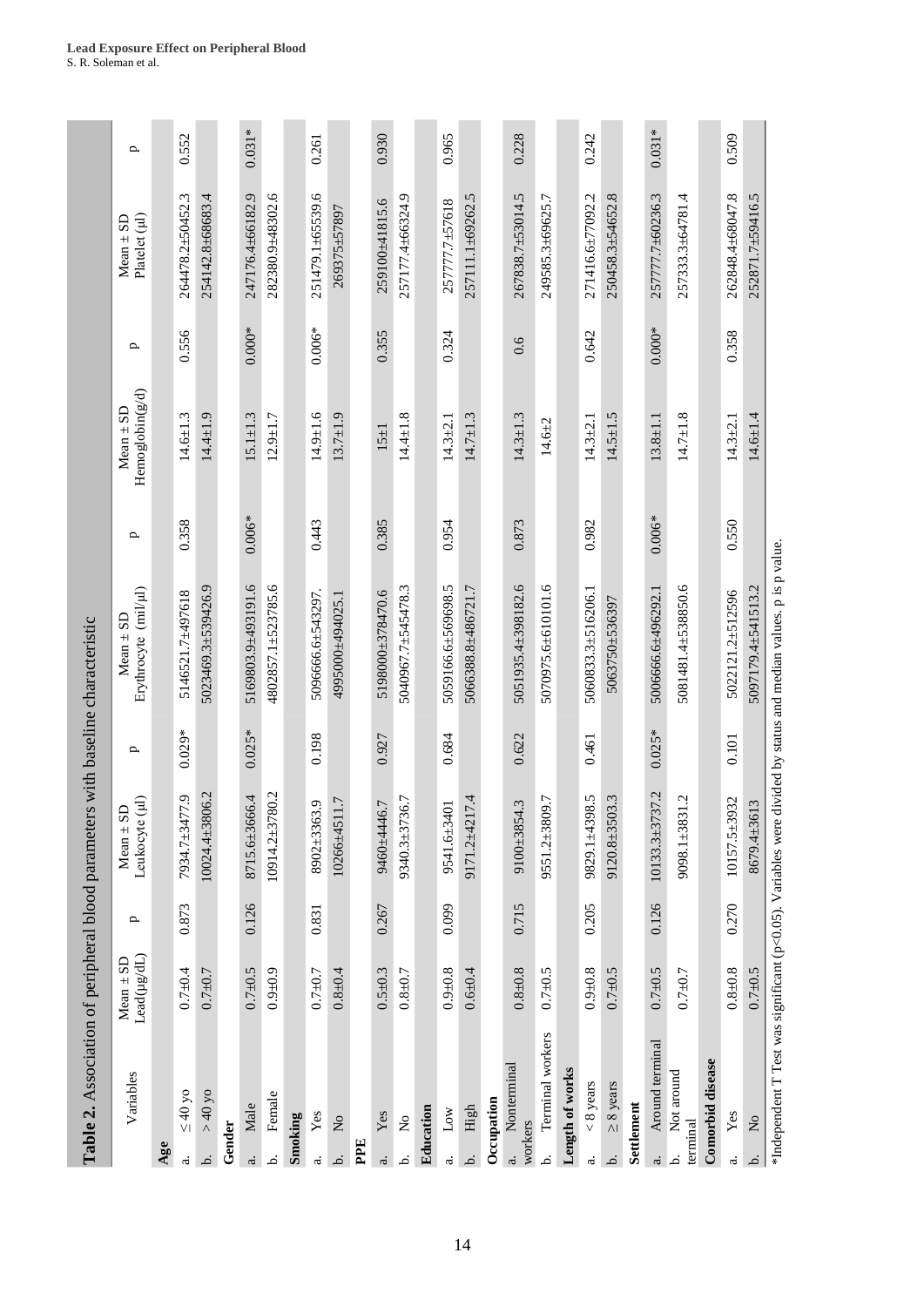| <b>Table 3.</b> Regression analysis to predict lead level with peripheral blood parameters |                            |          |             |             |  |  |  |
|--------------------------------------------------------------------------------------------|----------------------------|----------|-------------|-------------|--|--|--|
| Variables                                                                                  | Beta coefficient $(\beta)$ |          | CI 95%      |             |  |  |  |
|                                                                                            |                            | p value* | Lower bound | Upper bound |  |  |  |
| Leucocyte                                                                                  | 0.32                       | 0.006    | $-0.207$    | 0.643       |  |  |  |
| Erythrocyte                                                                                | 0.3                        | 0.009    | $-0.269$    | 0.29        |  |  |  |
| Hemoglobin                                                                                 | 0.33                       | 0.004    | 0.042       | 0.211       |  |  |  |
| Platelet                                                                                   | 0.25                       | 0.029    | $-0.548$    | 0.731       |  |  |  |

\*Backward stepwise regression linear model was significant (p<0.05).

We also report that lead was positively correlated with leukocytes among subjects, similar to previous study findings (19, 20). Those studies discovered effect of lead to white blood cell in mice that altering structure, number of leukocyte, and nuclear arrangement was distorted (19, 20). In lead treated groups, the shape and structure of the monocyte was altered with reniform (kidney shaped) nucleus (20). These findings are also supported by another study with the evidence of reactive monocytes enclosing the cytoplasm became more intensely basophilic, and vacuolated (19). In our study, lead exposure associated with level of white blood cell (WBC), however, we did not measure specific WBC and another inflammation mediators. The WBC levels in our study were within normal range because the level of lead was normal. We did not measure sources of lead in the environment that could be within normal range. Lead has significant induced cytokines pro inflammation mediator substances via leukocyte destruction despite the study conducted on animal (21, 22, 23). These usually indicate chronic inflammatory process or might be seen with hemoplasmas. Toxicity in neutrophils is defined by the presence of *döhle bodies* (small, basophilic aggregates of RNA in the cytoplasm) and diffuse cytoplasmic basophilia (17).

## **LIMITATION**

This study has limitations. The observational method does not allow for predicting between exposure and outcome. Also, further cohorts or experimental studies are needed to prove the association of lead exposure with peripheral blood parameters. We also identified that several factors could be counfounding, such as level of lead in the air, food and drinking water. These were not studied. If lead level was normal in the environment, it would be normal in blood of respondents. Further studies should be conducted comprehensively to investigate lead exposure on human and level in environment.

#### **CONCLUSION**

Age > 40 yo associated with leukocyte; male gender was associated with leukocyte, erythrocyte, hemoglobin, and platelet level, respectively; smoking 1 packed per week correlated with level hemoglobin; settlement 500 m around terminal associated with level leukocyte, erythrocyte, hemoglobin, and platelet level, respectively. Finally, level of

lead can predict positively leukocyte, erythrocyte, hemoglobin, and platelet level respectively. Public health concern should be proposed to handle chronic impact on human such as controlling of air pollution, regulation of using lead in industry and personal protective equipment among workers or vulnerable population.

#### **Conflict of interest:** None to be declared.

**Funding and support:** We would like to grateful to Faculty of Medicine, Universitas Islam Indonesia which granted this research.

### **REFERENCES**

- 1. Agency for Toxic Substances and Disease Registry. Toxicology profile of lead. 2019, available from https://www.atsdr.cdc.gov/toxprofiles/tp.asp?id=96&tid=22 (Accessed April 1, 2020)
- 2. Lange J. Lead: An environmental neurotoxic agent [editorial]. J Headache Pain Mngt 2017;2:1–2.
- 3. Assi MA, Hezmee M, Haron A, Sabri M, Rajion M. The detrimental effects of lead on human and animal health. Vet world 2016;9:660–71.
- 4. Lanphear BP, Hornung R, Khoury J, Yolton K, Baghurst P, Bellinger D, et al. Low-level environmental lead exposure and children's intellectual function: An international pooled analysis. Environ Health Perspect 2005;113:894–9.
- 5. Harari F, Sallsten G, Christensson A, Petkovic M, Hedblad B, Forsgard N, et al. Blood lead levels and decreased kidney function in a population-based cohort. AJKD 2018;72:381–9.
- 6. Dongre N, Suryakar A, Patil A, Ambekar J, Rathi D, et al. Biochemical effects of lead exposure on systolic and diastolic blood pressure, heme biosynthesis an hematological parameters in automobile workers on North Karnataka India. India J Clin Biochem 2011;26:400-6.
- 7. Zeng Z, Huo X, Zhang Y, Zhehong X, Zhang Y, Xu X. Lead associated is associated with risk of impaired coagulation in preschool children from an e-waste recycling area. Environ Sci Pollut Res Int 2018;25:20670-9.
- 8. Lorenzo L, Corfiati M. Evaluation of peripheral blood neutrophil leucocytes in lead exposed workers. Int Arch Occup Environ Health 2006,79:491-8.
- 9. Aminzadeh Z, Parsa E. Relationship between age and peripheral white blood cell count in patients with sepsis. Int J Prev Med 2011:2:238-42.
- 10. Lunzhen J, Altfed M. Sex differences in infectious diseasescommon but neglected. J Infect Dis 2014;209:S79-S80.
- 11. Malenica M, Prnjavorac B, Bego T, Dujic T, Sabina S, Skrbo S, et al. Effect of cigarette smoking on hematological